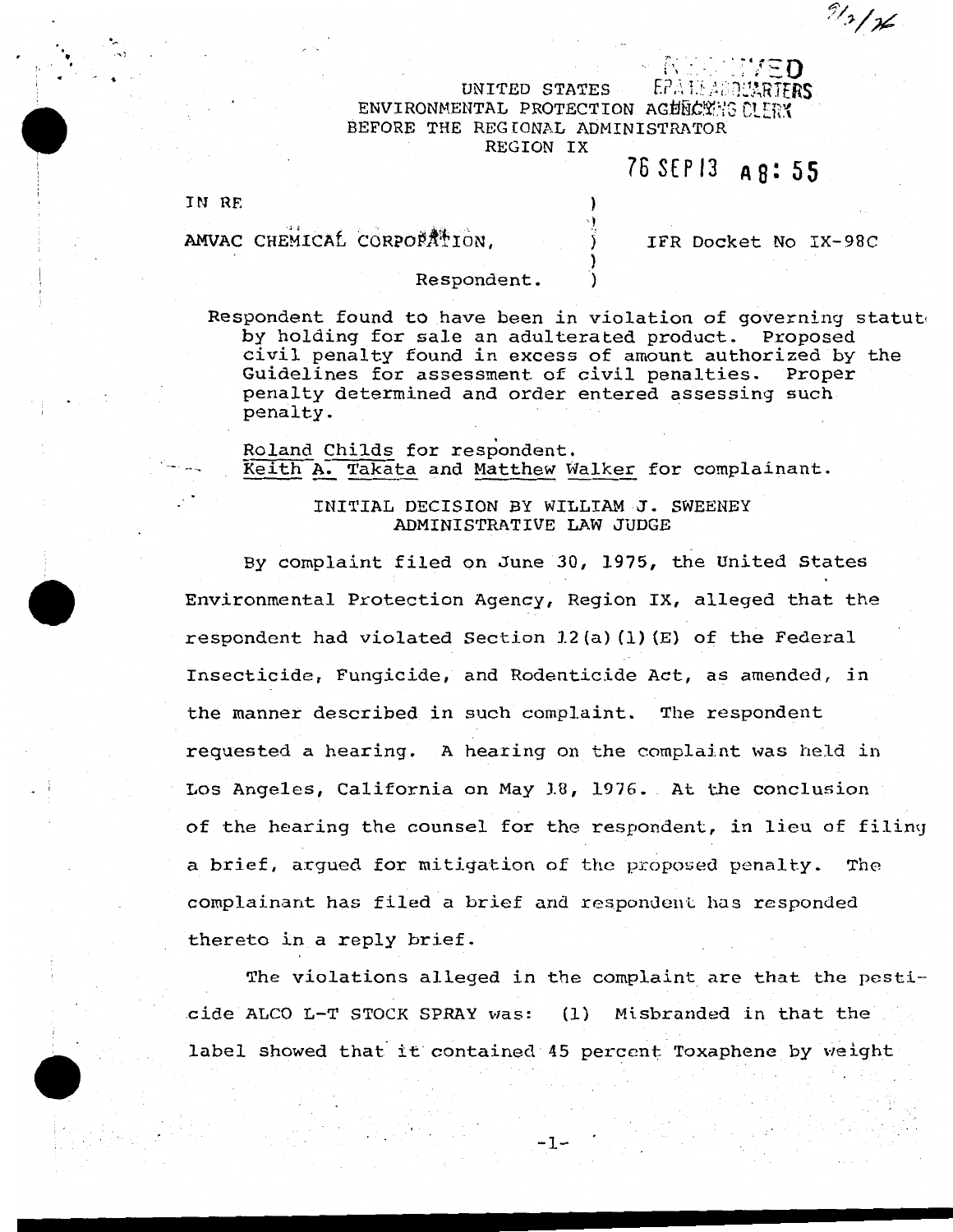whereas it contained a lesser amount of Toxaphene, and contained also the active ingredient technical chlordane which was not shown on the label; (2) Adulterated in that technical chlordane had been substituted in part for the ingredients shown on the label; (3) Adulterated in that its strength or purity fell below the professed standard or quality under which it was sold.

·-·,

BY WT.

The pesticide tested by the agency was identified as Sample No. 111602 and the label bore Lot No. 31218. Such label also stated in part:

ACTIVE INGREDIENTS

• t

| Toxaphene                              | 45.0   |
|----------------------------------------|--------|
| Gamma Isomer of Benzene Hexachloride   |        |
| from Lindane                           | 2.0    |
| Petroleum Distillate                   | 37.0   |
| Aromatic Petroleum Derivative Solvents | 10.0   |
| INERT INGREDIENTS                      |        |
|                                        | 100. O |

Tests by the agency showed that Sample No. 111602 contained 18.1 to 19.8 percent- by weight of chlordane, and that the stated percentage of Toxaphene was deficient by 30 to 35 percent. A duplicate of Sample No. 111602 was tested by the respondent and found to contain 17.7 percent by weight of chlordane.

In proposing penalties herein the following provisions of the GUIDELINES FOR THE ASSESSMENT OF CIVIL PENALTIES UNDER SECTION 14(a) OF THE FEDERAL INSECTICIDE, FUNGICIDE, AND RODENTICIDE ACT, AS AMENDED, are pertinent.

SECTION I: B(2) What constitutes an independently assessable charge. A separate civil penalty shall be assessed for each violation of the Act which results from an independent act

-2-

 $, \cdot \cdot$   $\cdot$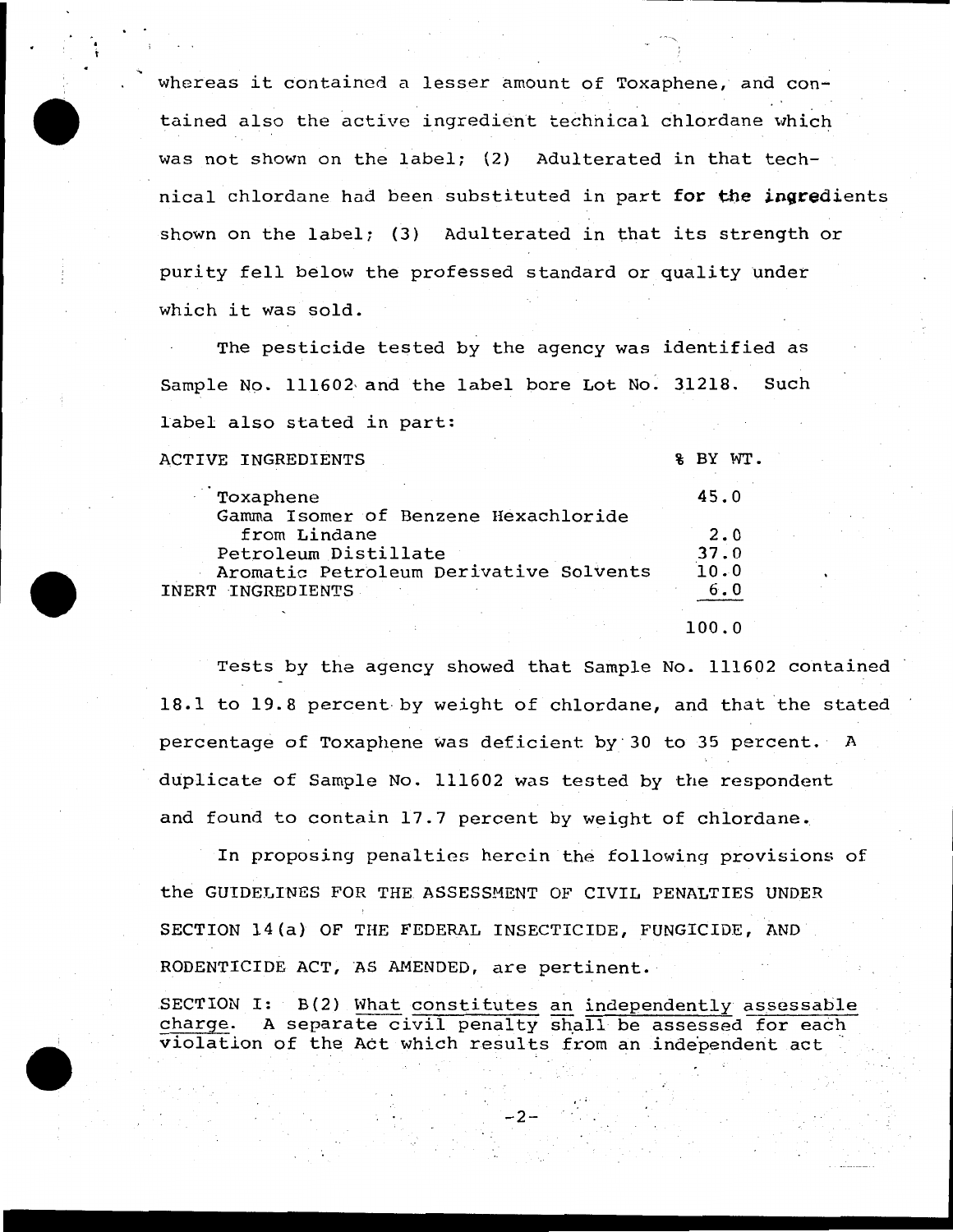(or failure to act} of the respondent and which is substantially distinguishable from any other charge in the complaint<br>for which a civil penalty is to be assessed. In determining for which a civil penalty is to be assessed. whether a given charge is independent of and substantially distinguishable from any other charge for purposes of assessing separate penalties, complainant must consider whether each provision requires an element of proof not required by the other. Thus, not every charge which may appear in the complaint shall be separately assessed. Where a charge derives primarily from another charge cited in the complaint for which a penalty is proposed to be assessed, the subsequent charge may not warrant a separate assessment. The complaint (sic) will propose to assess an appropriate civil penalty for each inpendent and substantially distinguishable charge.

..

SECTION I:  $C(1)$  Factors considered in determining the proposed civil penalty. (a) Gravity of violation. One determinant of the amount of a proposed civil penalty is the gravity of the violation. The gravity of any violation is a function of The gravity of any violation is a function of  $(1)$  the potential that the act committed has to injure man or the environment; (2) the severity of such potential injury;  $(3)$  the scale and type of use anticipated; (4) the identity of the persons exposed to a risk of injury; (5) the extent to which the applicable provisions of the Act were in fact violated; ' (6) the particular person's history of compliance and actual knowledge of the Act; and (7) evidence of good faith in the instant circumstance.

SECTION I: C(2) Using the civil penalty assessment schedule to arrive at the proposed civil penalty. Violations, ordered according to their gravity, are listed along the vertical axis of the Civil Penalty Assessment Schedule. The coded citation charges which correspond to specific violations of the Act (as set forth in the Appendix to the Case Proceedings Manual and published herein as Appendix II) are also enumerated along the vertical axis. The size-of-business gradations run along the horizontal axis. Each independently assessible (sic) charge is translated into a dollar penalty assessment by (1) locating the appropriate charge on the charge code of the Assessment Schedule, and then (2) following that charge across the row of business sizes until reaching the approximate business size entry. Each cell in the Assessment Schedule corresponds to a given size-of-business category.

Within each gravity/size-of-business cell, there is a<br>ir amount representating the penalty base figure. In dollar amount representating the penalty base figure. arriving at a civil penalty proposed to be assessed for a given charge, complainant may deviate as much as ten per cent (sic} (10%) above or below this base figure. In determining

-3-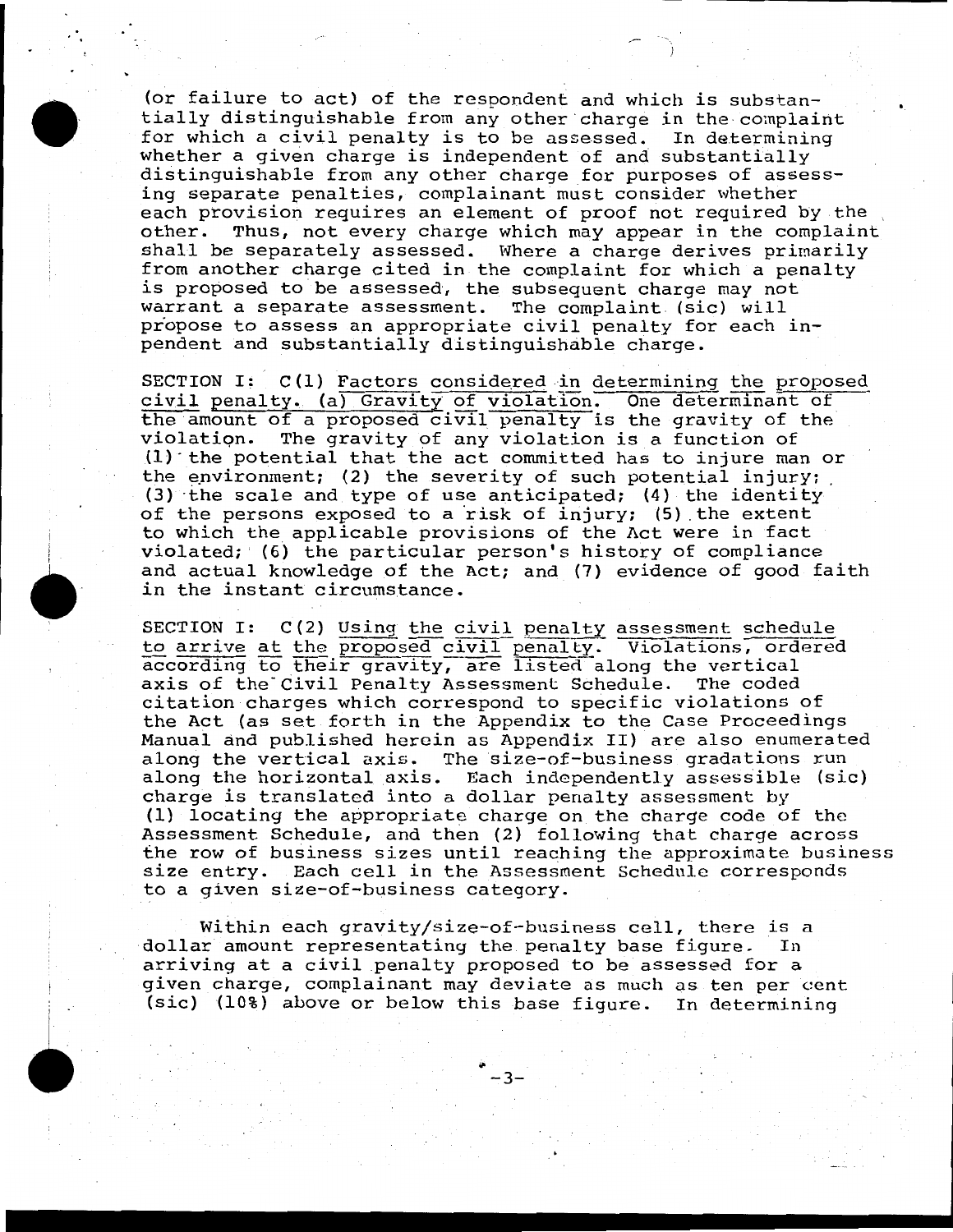whether to assess the proposed penalty above or below the base figure, complainant shall consider those criteria outlined in section  $I(C)$  (1) (a) above. For example, if the product involved is a highly toxic pesticide, or if the person charged has actual knowledge of the Act, has a history of non $compliance$  (sic), and has not evidenced good faith in his dealings with the Agency arising out of the current alleged violation, the proposed civil penalty should be assessed above the base figure.  $2$ 

2In no case may the proposed penalty for an independently assessable charge exceed \$5,000.

The complainant proposes a civil penalty of \$7,480 based on the following increments:

for chemical deficiency ................... \$1980.00 for chemical contamination ................. \$5500.00 The indicated increments are derived from Section II of the guidelines; they.are the maximum penalties allowed for chemical deficiency, adverse effects not probable, and chemical contamination, significant level, respectively, by Category V firms, plus 10 percent added penalty because respondent has a history of noncompliance with the Act. The respondent is designated a Category V firm because its gross sales exceeded \$1,000,000 in the prior fiscal year.

Under the provisions of footnote 2 to Section  $I(C)$  (2) the penalty of 10 percent should not have been applied to the permissible maximum penalty of \$5,000 for chemical contamination at a significant level caused by a Category V firm; such footnote does not bar application of a 10 percent increase in the otherwise maximum penalty of \$1, 800' for chemical deficiency caused by a Category V firm.

 $-4$ -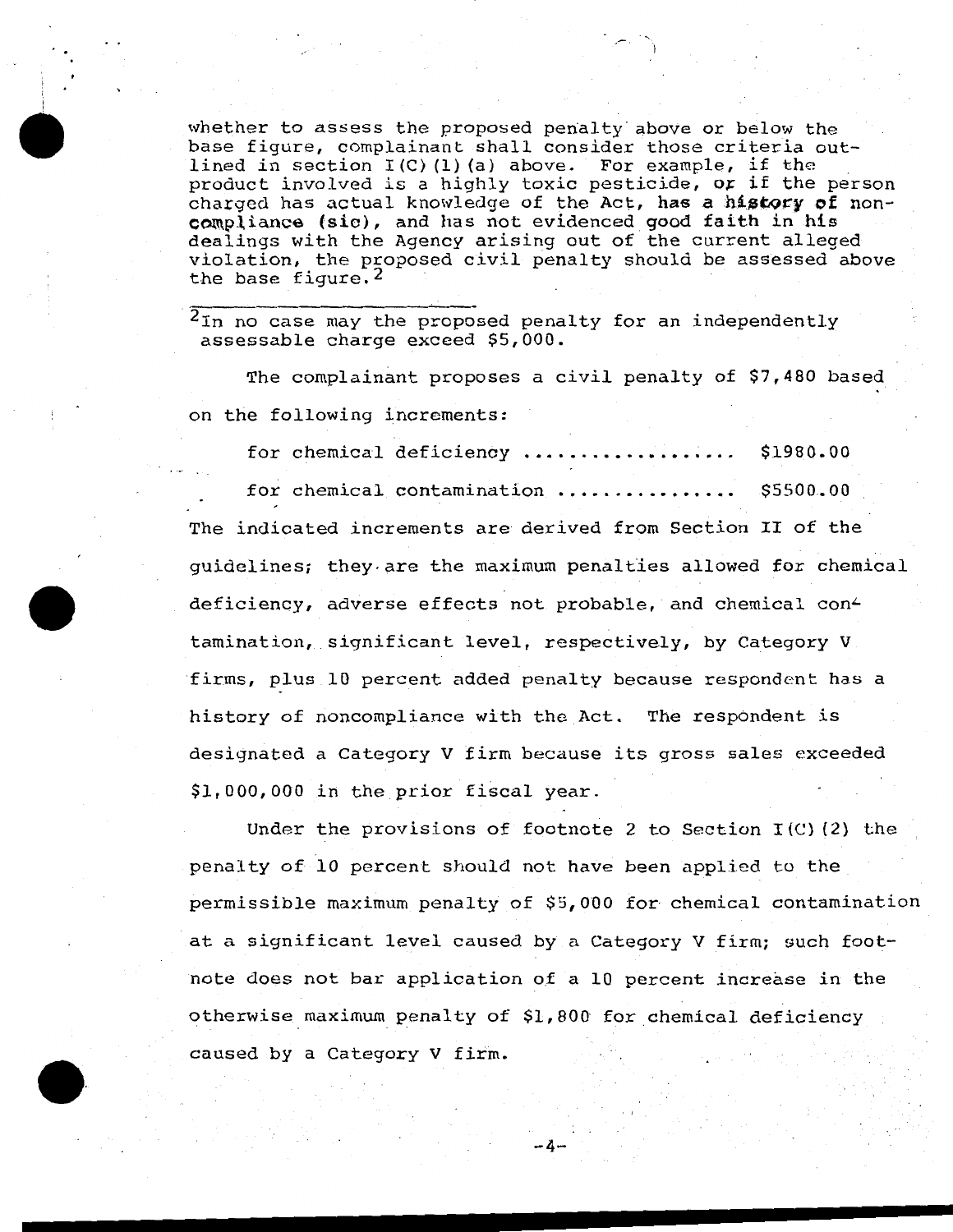No penalty is proposed for the misbranding violation which complainant deemed to be barred under the provisions of Section I(B) (2). Such provisions are not regarded as having prohibited the other two charges on the following grounds presented on brief. "For the chlordane contamination charge, EPA is required to prove that Sample No. 111602 contains chlordane not claimed on the label. This is not proof that Sample No. 11160. contains less toxaphene than claimed on the label. For the toxaphene deficiency charge, EPA is required to. prove that Sample No. 111602 contains less toxaphene than claimed on the Iabel. This is not proof that Sample No. 111602 contains chlordan not claimed on the label. Therefore, each charge requires an element of proof not required by the other and a separate civil penalty may be assessed for each violation of the Act."

..

The foregoing reasoning is an evasion of the obvious intent of the Acting Administrator in promulgating Section  $I(B)$  (2). That subsection, quoted in full hereinbefore, provides for the assessment of a separate civil penalty for each violation of the Act which results from an "independent act" of the respondent. The facts herein show only one independent act by the respondent, namely, the pouring of chlordane into a container which does not list that substance on the label; the amount of chlordane was  $18.1$  to  $19.8$  percent by weight as tested by complainant, and 17.7 percent by weight as tested by respondent. The latter independent act produced two effects: it contaminated the product as labeled and it caused space to be occupied in the container to the extent that there remained

 $\frac{1}{2}$  ,  $\frac{1}{2}$  ,  $\frac{1}{2}$  ,  $\frac{1}{2}$  ,  $\frac{1}{2}$  ,  $\frac{1}{2}$  ,  $\frac{1}{2}$  ,  $\frac{1}{2}$  ,  $\frac{1}{2}$  ,  $\frac{1}{2}$  ,  $\frac{1}{2}$  ,  $\frac{1}{2}$  ,  $\frac{1}{2}$  ,  $\frac{1}{2}$  ,  $\frac{1}{2}$  ,  $\frac{1}{2}$  ,  $\frac{1}{2}$  ,  $\frac{1}{2}$  ,  $\frac{1$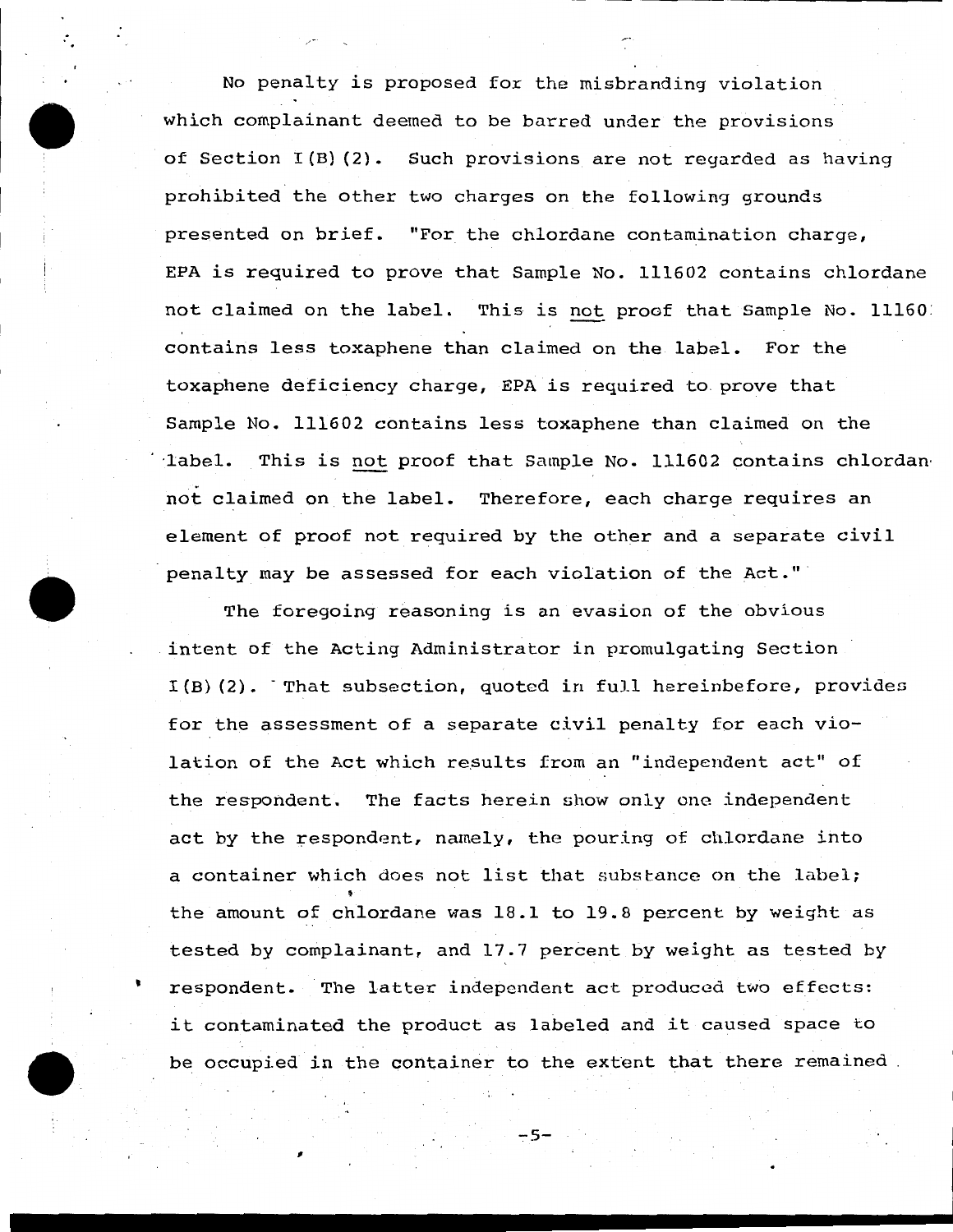insufficient room to accommodate the amount of toxaphene listed on the label, thus resulting in a chemical deficiency. Since the two violations flow from a single independent act by the respondent, only the more serious violation, contamina tion, should be proposed for penal assessment. As stated bef the maximum penalty for that violation is \$5,000.

·-

In addition to taking Sample No. 111602, the complainant also took Sample No. 111241 from Lot No. 31218 on April 9, 19 That sample was found to contain 19.7 percent of chlordane by weight and was 32 percent deficient in toxaphene. Sample No. lll240 taken from Lot No. 31208 on April 8, 1975 was tested by respondent and found to contain no chlordane and the proper amount of toxaphene.

The respondent referred to production work orders which indicate that only one batch of the subject pesticide was mixed and that Sample Nos. 111602 and 111241 should have been marked with Lot No. 31208 rather than Lot No. 31218. It is the belief and contention of the respondent that of the quart and gallon containers filled from the one batch only Sample Nos.  $111602$  and  $111241$ , and perhaps two more bottles, containe chlordane. Such contention is based on the fact that the bottling machine used in filling the bottles has four nozzles and it is possible that the nozzles were not flushed after having been used to bottle chlordane, thus ejecting chlordane into the first bottles filled from the new batch. This theory of the contaminating process is plausible,.and offers the only

-:6-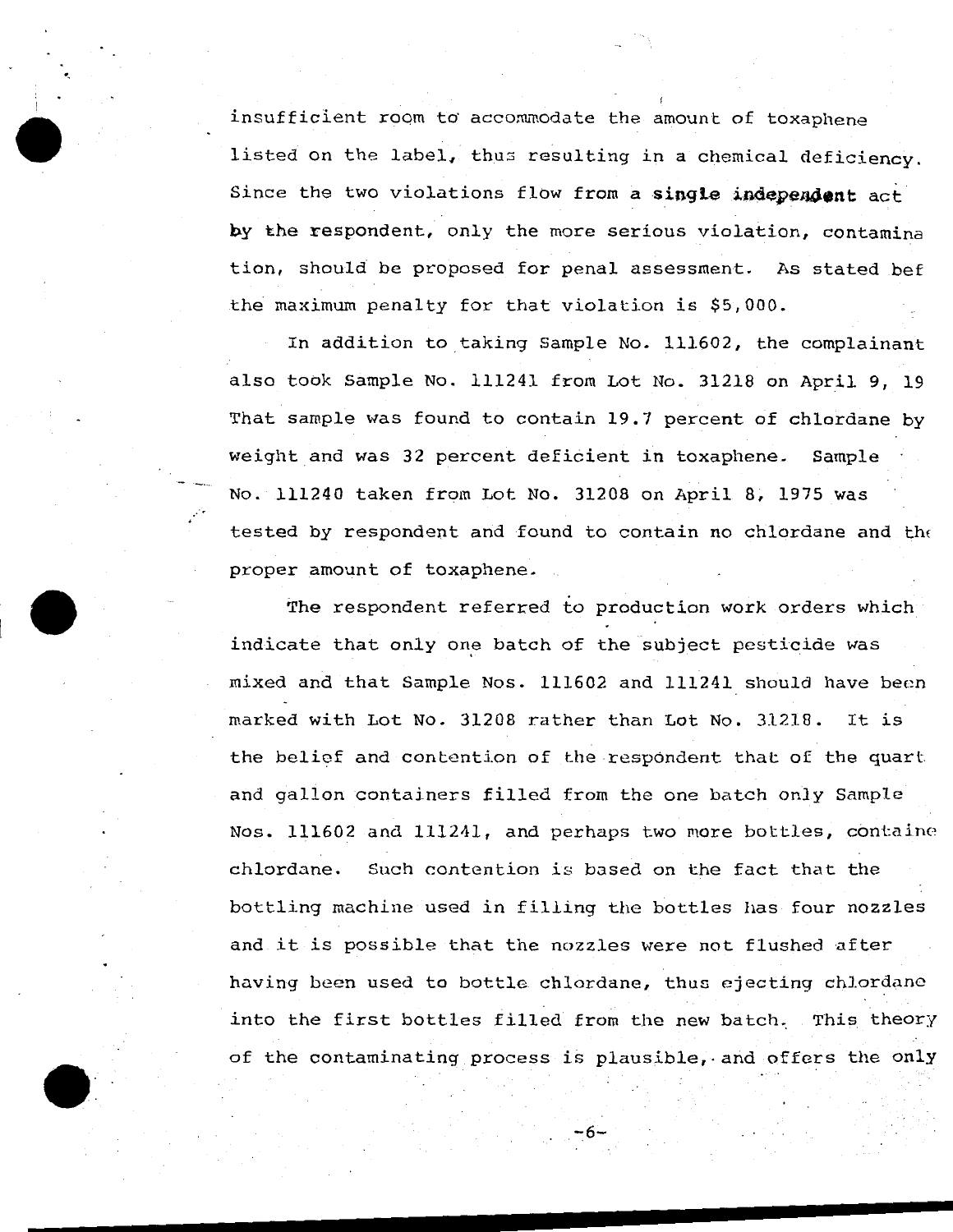explanation of record for the freedom from contamination in Sample No. 111240. Such theory also shows two acts of gross carelessness by respondent, namely, assignment of an incorrect Lot number to at least two bottles, and failure to exercise elementary product control by flushing the bottling machine after using it for bottling chlordane, a toxic product.

The respondent admits that a violation occurred but contends that assessment of any penalty in excess of \$500 has the potential of causing bankruptcy. Amvac Chemical Corporation is the wholly owned subsidiary of American Vanguard Corporation. During 1975 the parent company had a net loss of \$499,800 on gross sales of \$12,653,000, and respondent had a net loss of \$480,000. In the same year the respondent paid its president \$50,000, and the president increased his indebtedness to the respondent from \$43,000 to \$52,700. The latter indebtedness to the respondent from \$43,000 to \$52,700. The latter. indebtedness is secured by three 8 percent demand notes. At the close of 1975 American Vanguard Corporation and its subsidiaries had inventories of finished products valued ut \$1,711,000 and raw materials valued at \$331,500. It does not appear that assessment of a penalty in excess of \$500 would cause the respondent to be unable to continue in business.

It is argued by respondent that the penalty proposed should be mitigated because none of the batch of pesticide . was sold, and because respondent has shown good faith in the instant circumstance by installing quality controls consisting

-7-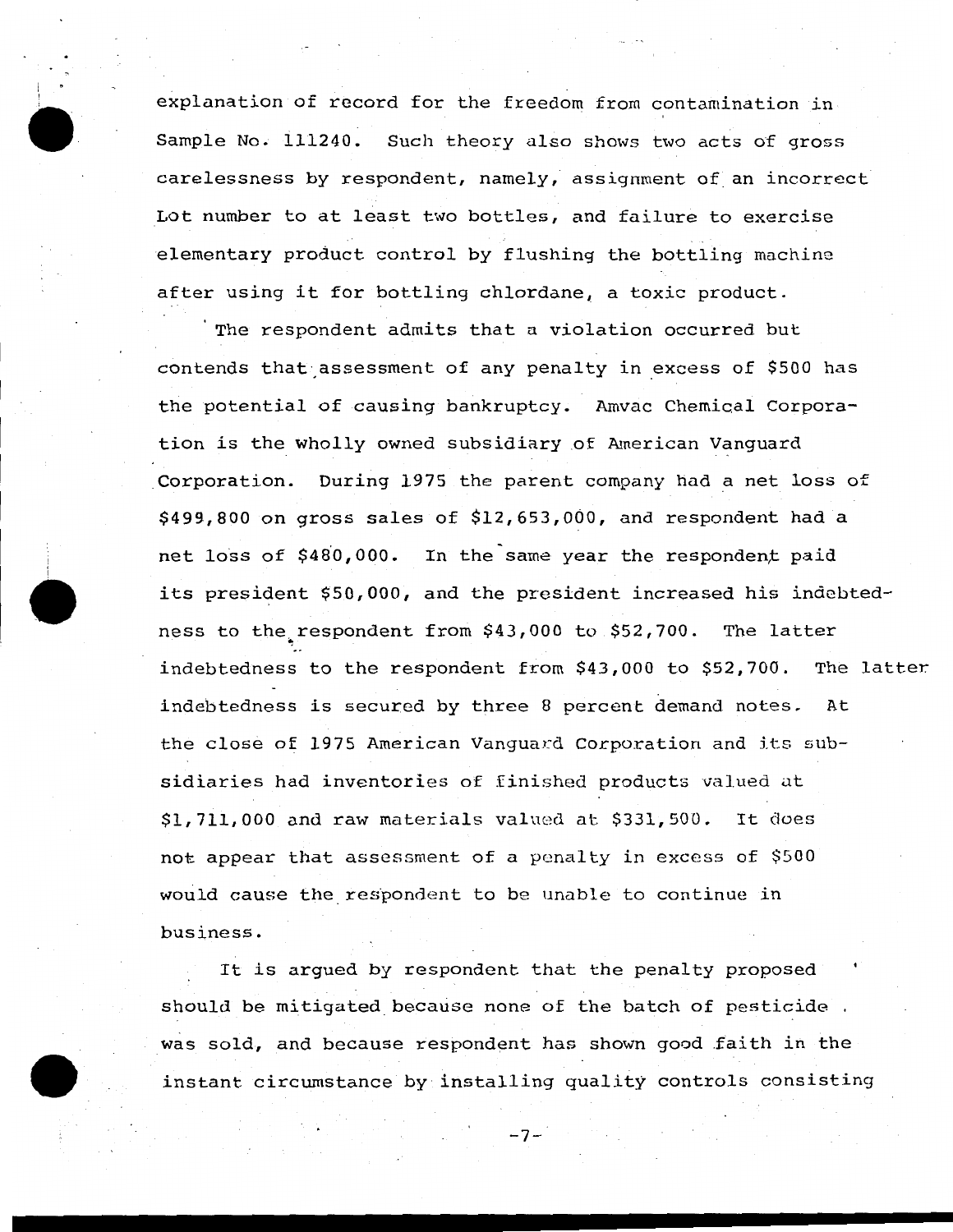of an infrared system, two gas chromatographs, colorimetry test equipment, and a wet laboratory. These facts do not present good cause for mitigation. The fact that none of the batch was sold does not change the fact that all of the batch was being held for sale prior to the inspection. The installation of quality controls by a company producing toxic materials was long overdue, and in view of respondents history of compliance it has little or no weight as a mitigating factor. That history includes assessment of a civil penalty of \$11,500 for non-registration and misbranding, an -assessment of a criminal penalty of \$500 £or non-registration, and the issuance of two warning letters by complainant concerning misbranding.

. .

Findings and conclusions - The respondent violated the Act as alleged in the complaint by adulteration of a product held for sale in that technical chlordane was substituted in part for the ingredients shown on the label. This adulteration caused by addition of an unlabeled toxic substance is a grave violation. Other facts of record do not warrant any mitigation in the penalty proposed for such violation by a respondent with knowledge of the Act and a history of other violations

Based on the foregoing findings and conclusions the following order is entered.

-8-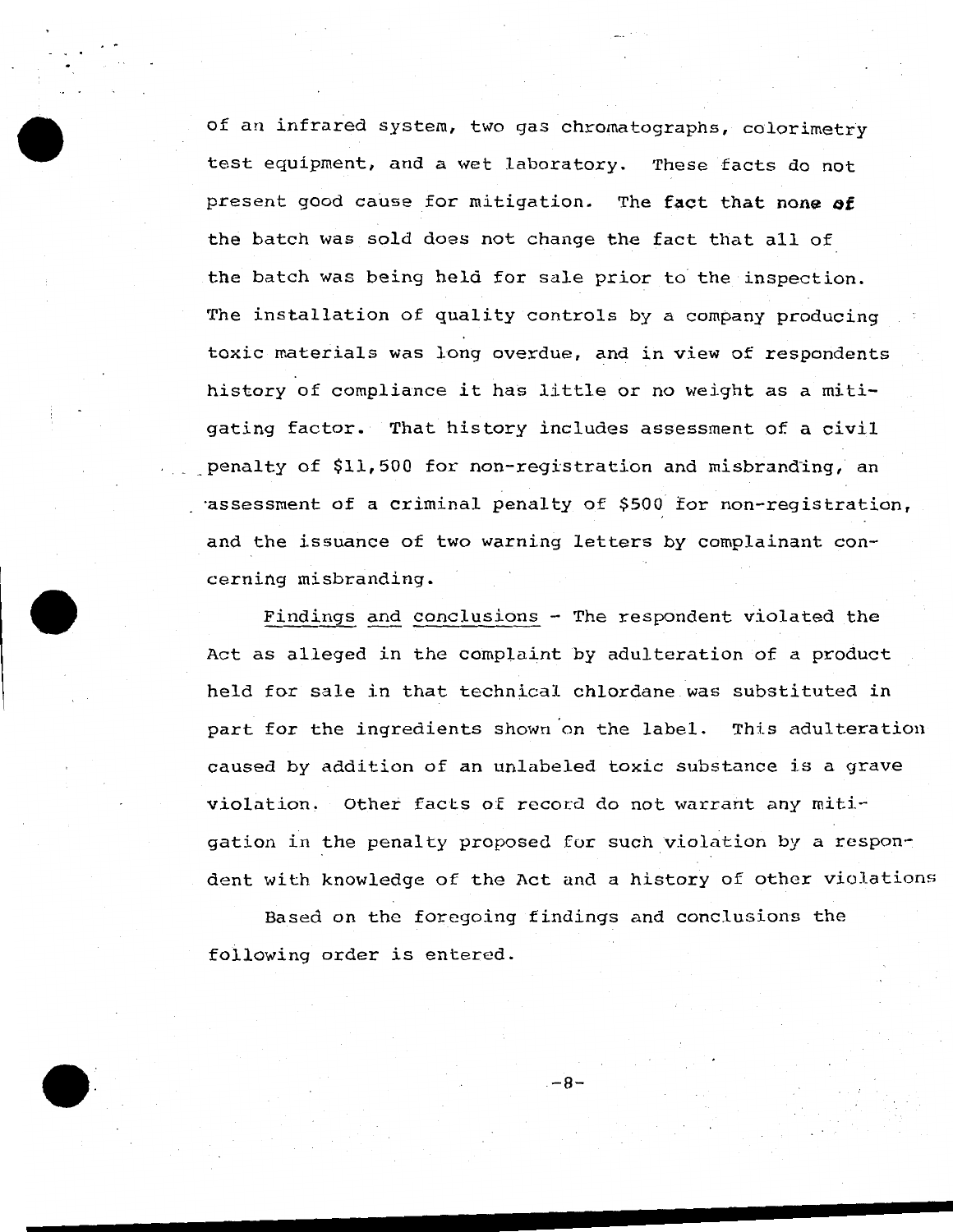1. Pursuant to Section 14(a) of the Federal Insecticide, Fungicide, and Rodenticide Act, as amended [86 Stat. 973; 7 USC \_136 l(a)], a civil penalty of \$5,000 is hereby assessed against Amvac Chemical Corporation.

2. Payment of the full amount of the civil penalty assessed shall be made within sixty (60) days of the·service of the final order upon respondent by forwarding to the Regional Hearing Clerk, Region .IX, a cashier's check or certified check payable to the United States of America in such amount.

Dated: September 2, 1976

iam J./ Sweeney, Administrative Law Judge